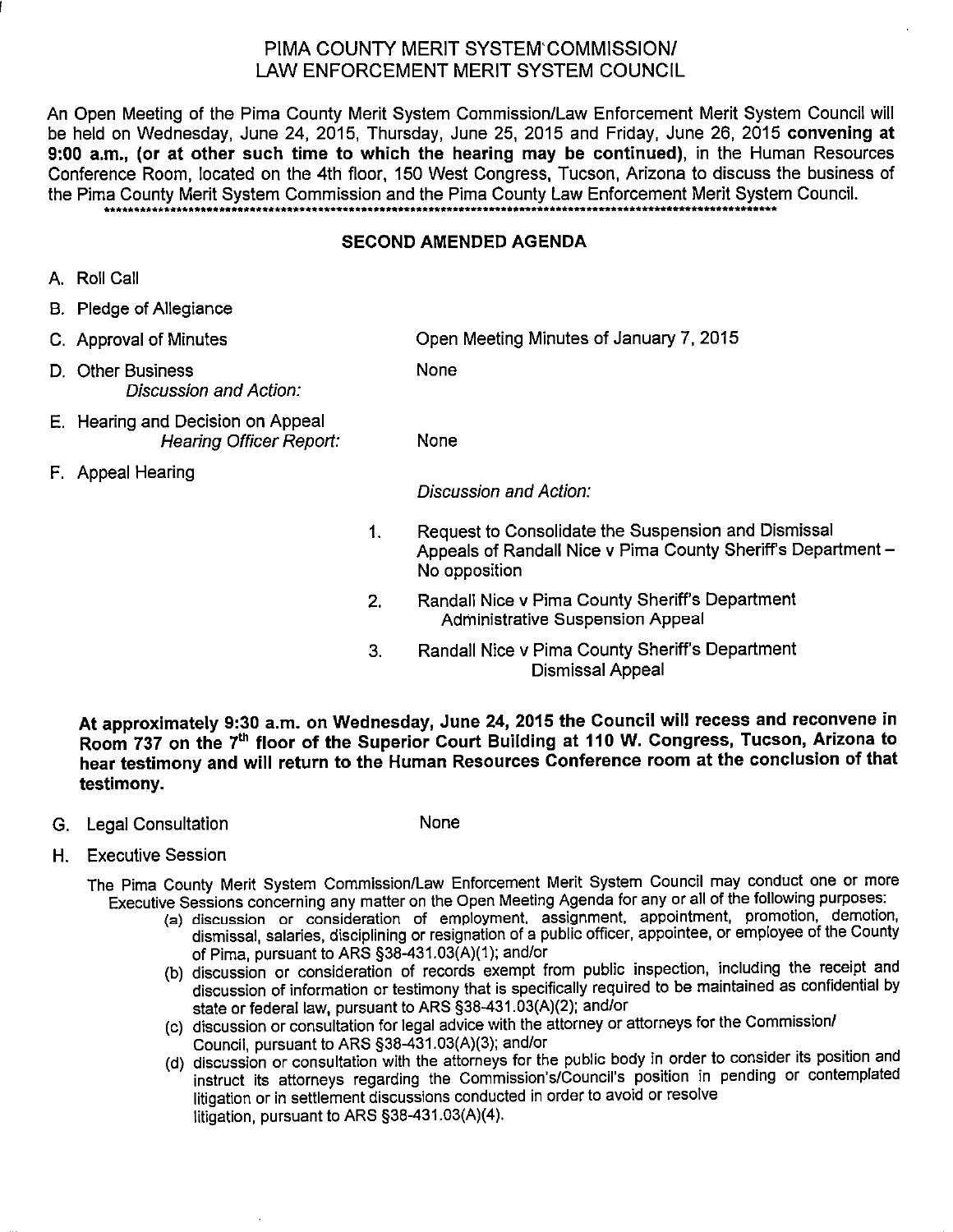#### $\mathbf{L}$ Adjournment

## \*\*\*\*\*\*\*\*\*\*\*\*\*\*\*\*\*\*\*\*\*\*\*\*\*\*\*\*\*\*\*\*\*\*\*\*\*

Pursuant to A.R.S. §38-431.02, notice is hereby given that a meeting will be conducted at the time and date set forth above, and on any subsequent date or dates to which this meeting or any hearing which is a party thereof may be continued. Questions regarding this meeting can be directed to Allyn Bulzomi, Pima County Human Resources Department, by calling (520) 724-2732. Copies of the agenda may be obtained by contacting Donna Tobias at 724-2728 or at www.pima.gov/hr/commissions.html.

Should you require ADA accommodations, please contact Employment Rights five days prior to the meeting at (520) 724-2728.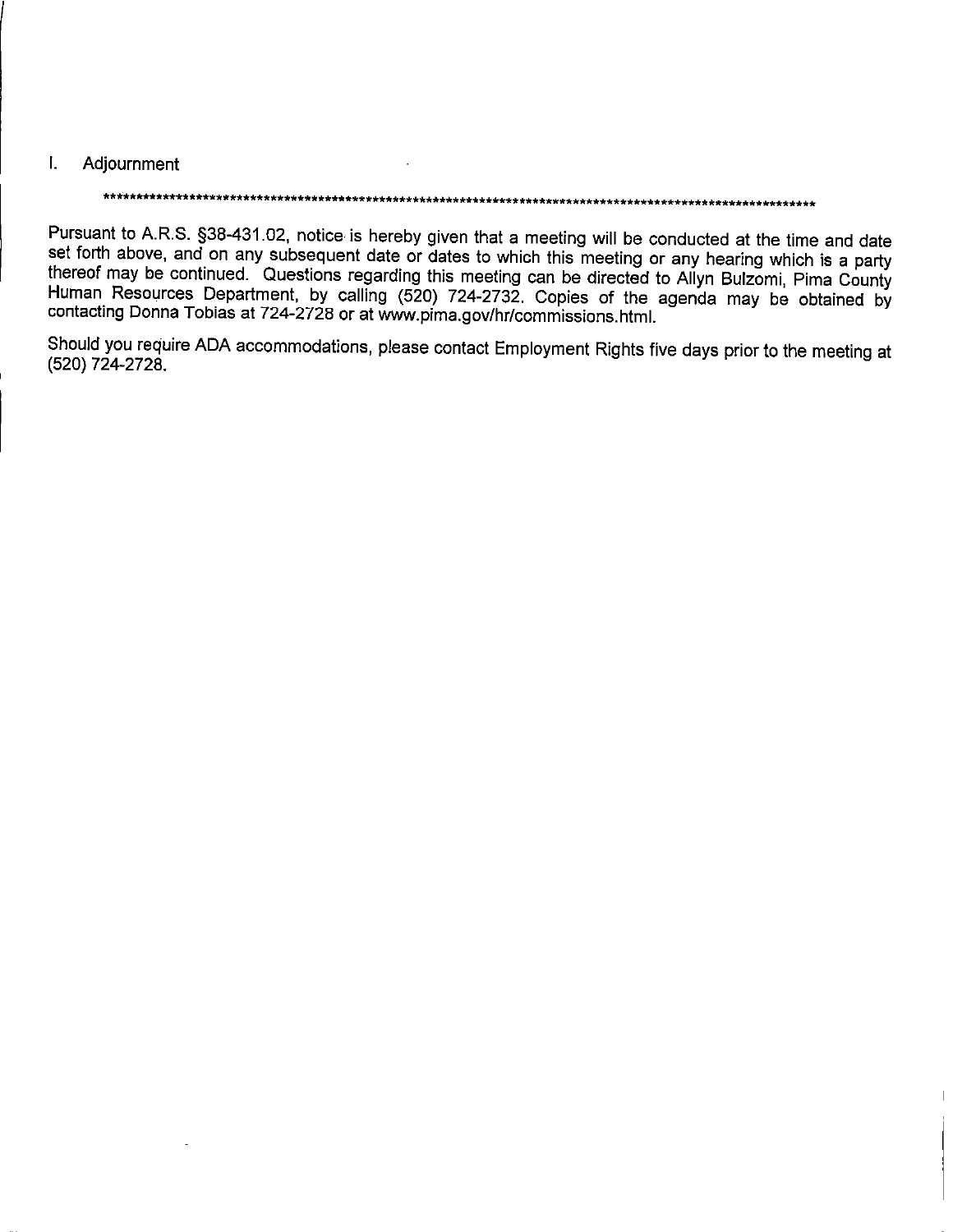### PIMA COUNTY MERIT SYSTEM COMMISSION/ LAW ENFORCEMENT MERIT SYSTEM COUNCIL

An Open Meeting of the Pima County Merit System Commission/Law Enforcement Merit System Council will be held on Wednesday, June 24, 2015, Thursday, June 25, 2015 and Friday, June 26, 2015 **convening at 9:00 a.m., (or at other such time to which the hearing may be continued)**, in the Human Resources Conference Room, located on the 4th floor, 150 West Congress, Tucson, Arizona to discuss the business of the Pima County Merit System Commission and the Pima County Law Enforcement Merit System Council.

\*\*\*\*\*\*\*\*\*\*\*\*\*\*\*\*\*\*\*\*\*\*\*\*\*\*\*\*\*\*\*\*\*\*\*\*\*\*\*\*\*\*\*\*\*\*\*\*\*\*\*\*\*\*\*\*\*\*\*\*\*\*\*\*\*\*\*\*\*\*\*\*\*\*\*\*\*\*\*\*\*\*\*\*\*\*\*\*\*\*\*\*\*\*\*\*\*\*\*\*\*\*\*\*\*\*\*\*\*\*

#### **AMENDED AGENDA**

- A. Roll Call
- B. Pledge of Allegiance
- 
- D. Other Business None *Discussion and Action:*
- E. Hearing and Decision on Appeal *Hearing Officer Report:* None
- F. Appeal Hearing

C. Approval of Minutes Open Meeting Minutes of January 7, 2015

- *Discussion and Action:* 1*.* **Request to Consolidate the Suspension and Dismissal Appeals of Randall Nice v Pima County Sheriff's Department – No opposition** 
	- 2*.* Randall Nice v Pima County Sheriff's Department Administrative Suspension Appeal
	- 3. **Randall Nice v Pima County Sheriff's Department Dismissal Appeal**

G. Legal Consultation None

- 
- H. Executive Session

The Pima County Merit System Commission/Law Enforcement Merit System Council may conduct one or more Executive Sessions concerning any matter on the Open Meeting Agenda for any or all of the following purposes:

- (a) discussion or consideration of employment, assignment, appointment, promotion, demotion, dismissal, salaries, disciplining or resignation of a public officer, appointee, or employee of the County of Pima, pursuant to ARS §38-431.03(A)(1); and/or
- (b) discussion or consideration of records exempt from public inspection, including the receipt and discussion of information or testimony that is specifically required to be maintained as confidential by state or federal law, pursuant to ARS §38-431.03(A)(2); and/or
- (c) discussion or consultation for legal advice with the attorney or attorneys for the Commission/ Council, pursuant to ARS §38-431.03(A)(3); and/or
- (d) discussion or consultation with the attorneys for the public body in order to consider its position and instruct its attorneys regarding the Commission's/Council's position in pending or contemplated litigation or in settlement discussions conducted in order to avoid or resolve litigation, pursuant to ARS §38-431.03(A)(4).
- I. Adjournment

\*\*\*\*\*\*\*\*\*\*\*\*\*\*\*\*\*\*\*\*\*\*\*\*\*\*\*\*\*\*\*\*\*\*\*\*\*\*\*\*\*\*\*\*\*\*\*\*\*\*\*\*\*\*\*\*\*\*\*\*\*\*\*\*\*\*\*\*\*\*\*\*\*\*\*\*\*\*\*\*\*\*\*\*\*\*\*\*\*\*\*\*\*\*\*\*\*\*\*\*\*\*\*\*\*\*

Pursuant to A.R.S. §38-431.02, notice is hereby given that a meeting will be conducted at the time and date set forth above, and on any subsequent date or dates to which this meeting or any hearing which is a party thereof may be continued. Questions regarding this meeting can be directed to Allyn Bulzomi, Pima County Human Resources Department, by calling (520) 724-2732. Copies of the agenda may be obtained by contacting Donna Tobias at 724-2728 or at www.pima.gov/hr/commissions.html.

Should you require ADA accommodations, please contact Employment Rights five days prior to the meeting at (520) 724- 2728.